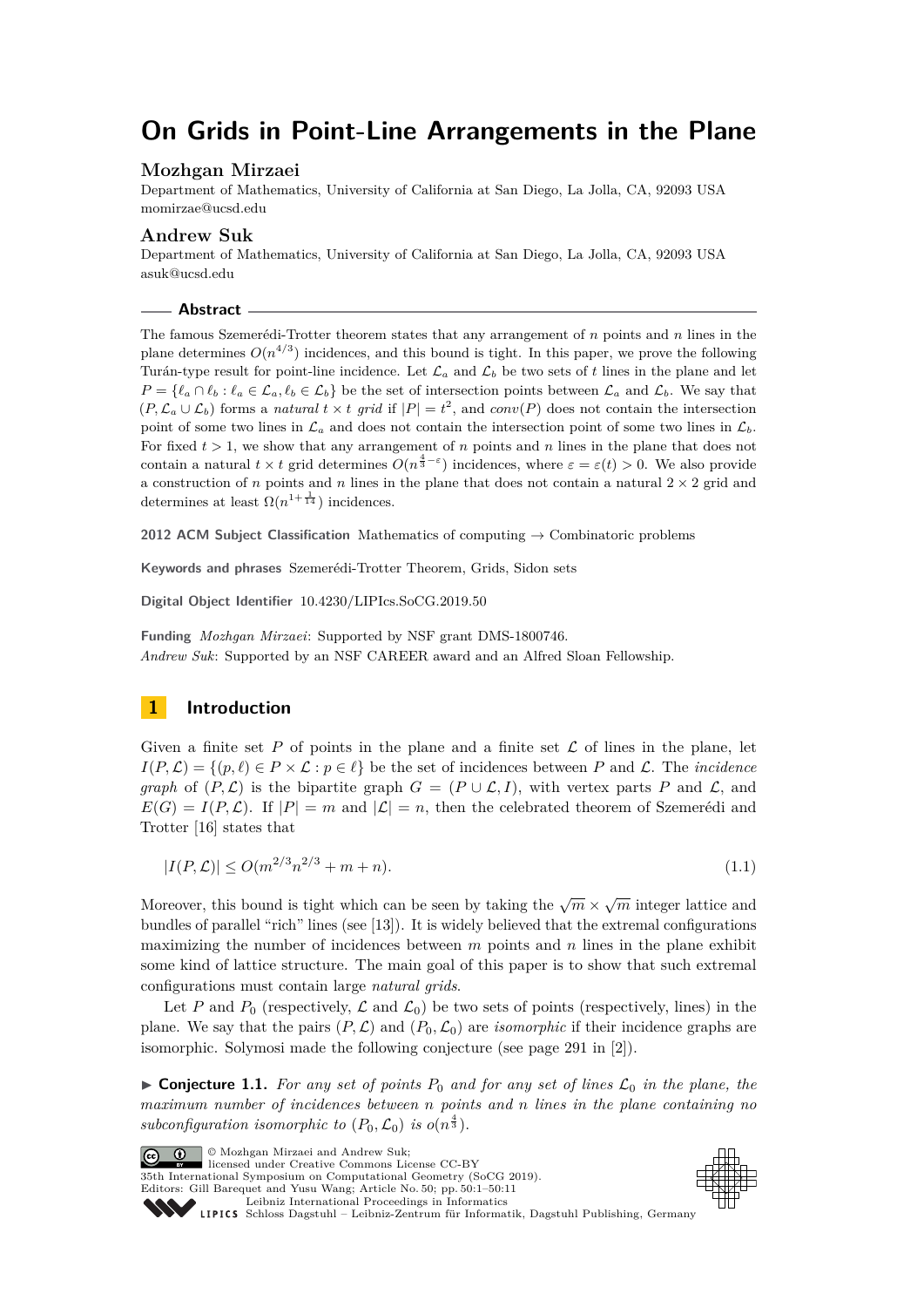<span id="page-1-1"></span>

**Figure 1** An example with  $|\mathcal{L}_a| = |\mathcal{L}_b| = 3$  and  $|P| = 9$  in Theorem [1.3.](#page-1-0)

In  $[15]$ , Solymosi proved this conjecture in the special case that  $P_0$  is a fixed set of points in the plane, no three of which are on a line, and  $\mathcal{L}_0$  consists of all of their connecting lines. However, it is not known if such configurations satisfy the following stronger conjecture.

<span id="page-1-2"></span> $\triangleright$  **Conjecture 1.2.** For any set of points  $P_0$  and for any set of lines  $\mathcal{L}_0$  in the plane, there is *a constant*  $\varepsilon = \varepsilon(P_0, \mathcal{L}_0)$ *, such that the maximum number of incidences between n points and n lines in the plane containing no subconfiguration isomorphic to*  $(P_0, \mathcal{L}_0)$  *is*  $O(n^{4/3-\varepsilon})$ *.* 

Our first theorem is the following.

<span id="page-1-0"></span>**Findmark 1.3.** For fixed  $t > 1$ , let  $\mathcal{L}_a$  and  $\mathcal{L}_b$  be two sets of *t* lines in the plane, and let  $P_0 = \{\ell_a \cap \ell_b : \ell_a \in \mathcal{L}_a, \ell_b \in \mathcal{L}_b\}$  such that  $|P_0| = t^2$ . Then there is a constant  $c = c(t)$ *such that any arrangement of m points and n lines in the plane that does not contain a*  $subconfiguration$  *isomorphic to*  $(P_0, \mathcal{L}_a \cup \mathcal{L}_b)$  *determines at most*  $c(m^{\frac{2t-2}{3t-2}}n^{\frac{2t-1}{3t-2}} + m^{1+\frac{1}{6t-3}} + n)$ *incidences.*

See the Figure [1.](#page-1-1) As an immediate corollary, we prove Conjecture [1.2](#page-1-2) in the following special case.

<span id="page-1-4"></span> $\triangleright$  **Corollary 1.4.** For fixed  $t > 1$ , let  $\mathcal{L}_a$  and  $\mathcal{L}_b$  be two sets of *t* lines in the plane, and let  $P_0 = \{\ell_a \cap \ell_b : \ell_a \in \mathcal{L}_a, \ell_b \in \mathcal{L}_b\}.$  If  $|P_0| = t^2$ , then any arrangement of n points and n lines *in the plane that does not contain a subconfiguration isomorphic to*  $(P_0, \mathcal{L}_a \cup \mathcal{L}_b)$  *determines*  $at most O(n^{\frac{4}{3}-\frac{1}{9t-6}})$  *incidences.* 

In the other direction, we prove the following.

<span id="page-1-5"></span>▶ **Theorem 1.5.** *Let*  $\mathcal{L}_a$  *and*  $\mathcal{L}_b$  *be two sets of* 2 *lines in the plane, and let*  $P_0 = \{ \ell_a \cap \ell_b :$  $\ell_1 \in \mathcal{L}_a, \ell_b \in \mathcal{L}_b$  *such that*  $|P_0| = 4$ *. For*  $n > 1$ *, there exists an arrangement of n points and n* lines in the plane that does not contain a subconfiguration isomorphic to  $(P_0, \mathcal{L}_a \cup \mathcal{L}_b)$ , and determines at least  $\Omega(n^{1+\frac{1}{14}})$  *incidences.* 

Given two sets  $\mathcal{L}_a$  and  $\mathcal{L}_b$  of *t* lines in the plane, and the point set  $P_0 = \{ \ell_a \cap \ell_b : \ell_a \in \mathcal{L}_b \}$  $\mathcal{L}_a, \ell_b \in \mathcal{L}_b$ , we say that  $(P_0, \mathcal{L}_a \cup \mathcal{L}_b)$  forms a *natural*  $t \times t$  *grid* if  $|P_0| = t^2$ , and the convex hull of  $P_0$ , conv $(P_0)$ , does not contain the intersection point of any two lines in  $\mathcal{L}_a$  and does not contain the intersection point of any two lines in  $\mathcal{L}_b$ . See Figure [2.](#page-2-0)

<span id="page-1-3"></span>**Figure 1.6.** *For fixed*  $t > 1$ *, there is a constant*  $\varepsilon = \varepsilon(t)$ *, such that any arrangement of n* points and *n* lines in the plane that does not contain a natural  $t \times t$  grid determines at *most*  $O(n^{\frac{4}{3} - \varepsilon})$  *incidences.*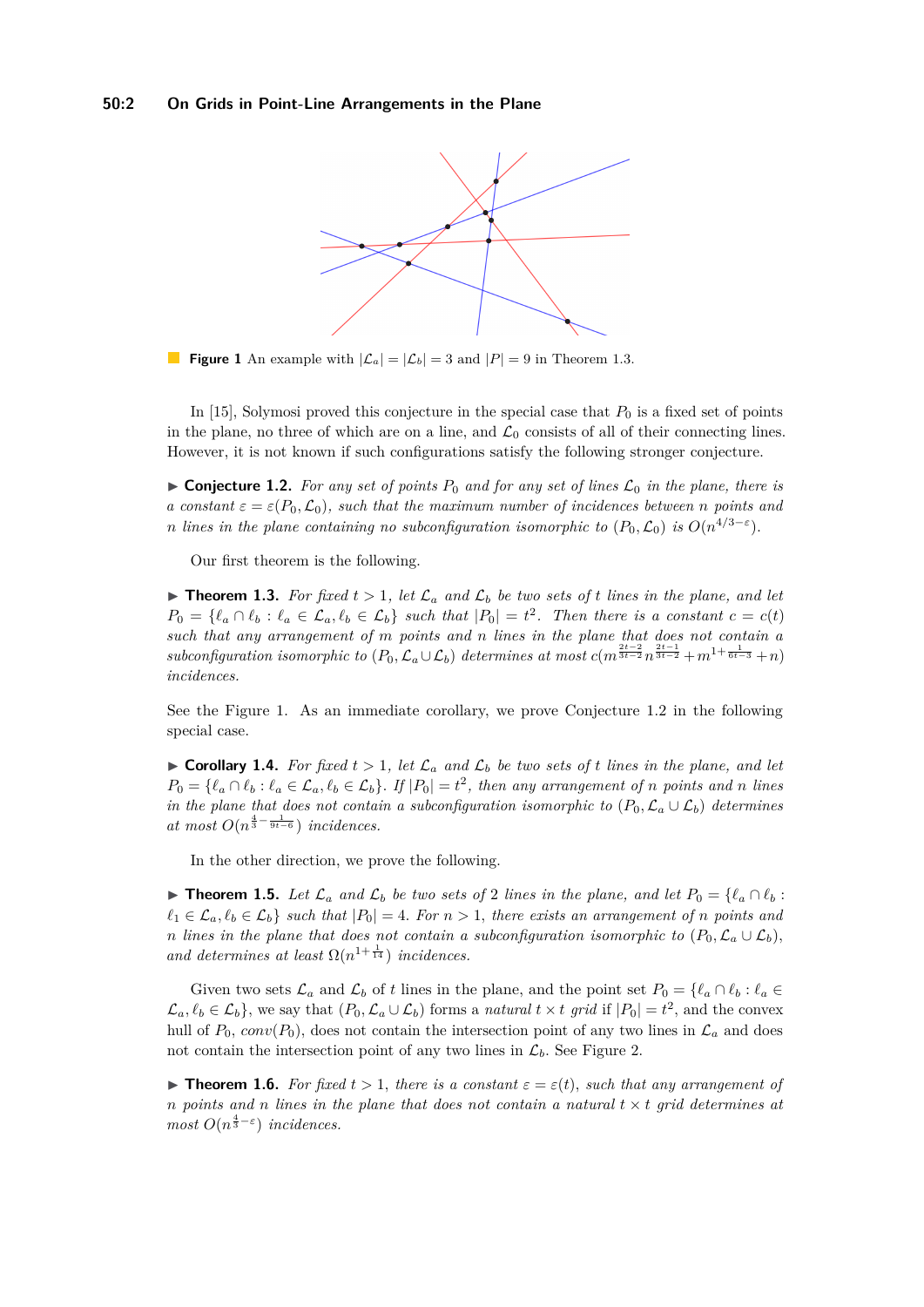<span id="page-2-0"></span>

**Figure 2** An example of a natural  $3 \times 3$  grid.

Let us remark that  $\varepsilon = \Omega(1/t^2)$  in Theorem [1.6,](#page-1-3) and can be easily generalized to the off-balanced setting of *m* points and *n* lines.

We systemically omit floor and ceiling signs whenever they are not crucial for the sake of clarity of our presentation. All logarithms are assumed to be base 2. For  $N > 0$ , we let  $[N] = \{1, \ldots, N\}.$ 

# **2 Proof of Theorem [1.3](#page-1-0)**

In this section we will prove Theorem [1.3.](#page-1-0) We first list several results that we will use. The first lemma is a classic result in graph theory.

<span id="page-2-2"></span> $\blacktriangleright$  **Lemma 2.1** (Kövari-Sós-Turán [\[10\]](#page-9-1)). *Let*  $G = (V, E)$  *be a graph that does not contain a complete bipartite graph*  $K_{r,s}$   $(1 \leq r \leq s)$  *as a subgraph. Then*  $|E| \leq c_s |V|^{2-\frac{1}{r}}$ , where  $c_s > 0$ *is constant which only depends on s.*

The next lemma we will use is a partitioning tool in discrete geometry known as *simplicial partitions*. We will use the dual version which requires the following definition. Let  $\mathcal{L}$  be a set of lines in the plane. We say that a point *p crosses* L if it is incident to at least one member of  $\mathcal{L}$ , but not incident to all members in  $\mathcal{L}$ .

<span id="page-2-1"></span> $\blacktriangleright$  **Lemma 2.2** (Matousek [\[12\]](#page-9-2)). Let L be a set of *n* lines in the plane and let *r* be a parameter *such that*  $1 < r < n$ . Then there is a partition on  $\mathcal{L} = \mathcal{L}_1 \cup \cdots \cup \mathcal{L}_r$  into *r* parts, where  $\frac{n}{2r} \leq |\mathcal{L}_i| \leq \frac{2n}{r}$ , such that any point  $p \in \mathbb{R}^2$  crosses at most  $O(\sqrt{r})$  parts  $\mathcal{L}_i$ .

**Proof of Theorem [1.3.](#page-1-0)** Set  $t \geq 2$ . Let P be a set of m points in the plane and let L be a set of *n* lines in the plane such that  $(P, \mathcal{L})$  does not contain a subconfiguration isomorphic to  $(P_0, \mathcal{L}_a \cup \mathcal{L}_b).$ 

If  $n \geq m^2/100$ , then [\(1.1\)](#page-0-0) implies that  $|I(P, \mathcal{L})| = O(n)$  and we are done. Likewise, if  $n \leq m^{\frac{t}{2t-1}}$ , then [\(1.1\)](#page-0-0) implies that  $|I(P, \mathcal{L})| = O(m^{1+\frac{1}{6t-3}})$  and we are done. Therefore, let us assume  $m^{\frac{t}{2t-1}} < n < m^2/100$ . In what follows, we will show that  $|I(P, \mathcal{L})| = O(m^{\frac{2t-2}{3t-2}} n^{\frac{2t-1}{3t-2}})$ . For sake of contradiction, suppose that  $I(P, \mathcal{L}) \ge cm^{\frac{2t-2}{3t-2}} n^{\frac{2t-1}{3t-2}}$ , where *c* is a large constant depending on *t* that will be determined later.

Set  $r = \left[10n^{\frac{4t-2}{3t-2}}/m^{\frac{2t}{3t-2}}\right]$ . Let us remark that  $1 < r < n/10$  since we are assuming  $m^{\frac{t}{2t-1}} < n < m^2/100$ . We apply Lemma [2.2](#page-2-1) with parameter *r* to *L*, and obtain the partition  $\mathcal{L} = \mathcal{L}_1 \cup \cdots \cup \mathcal{L}_r$  with the properties described above. Note that  $|\mathcal{L}_i| > 1$ . Let *G* be the incidence graph of  $(P, \mathcal{L})$ . For  $p \in P$ , consider the set of lines in  $\mathcal{L}_i$ . If p is incident to exactly one line in  $\mathcal{L}_i$ , then delete the corresponding edge in the incidence graph  $G$ . After performing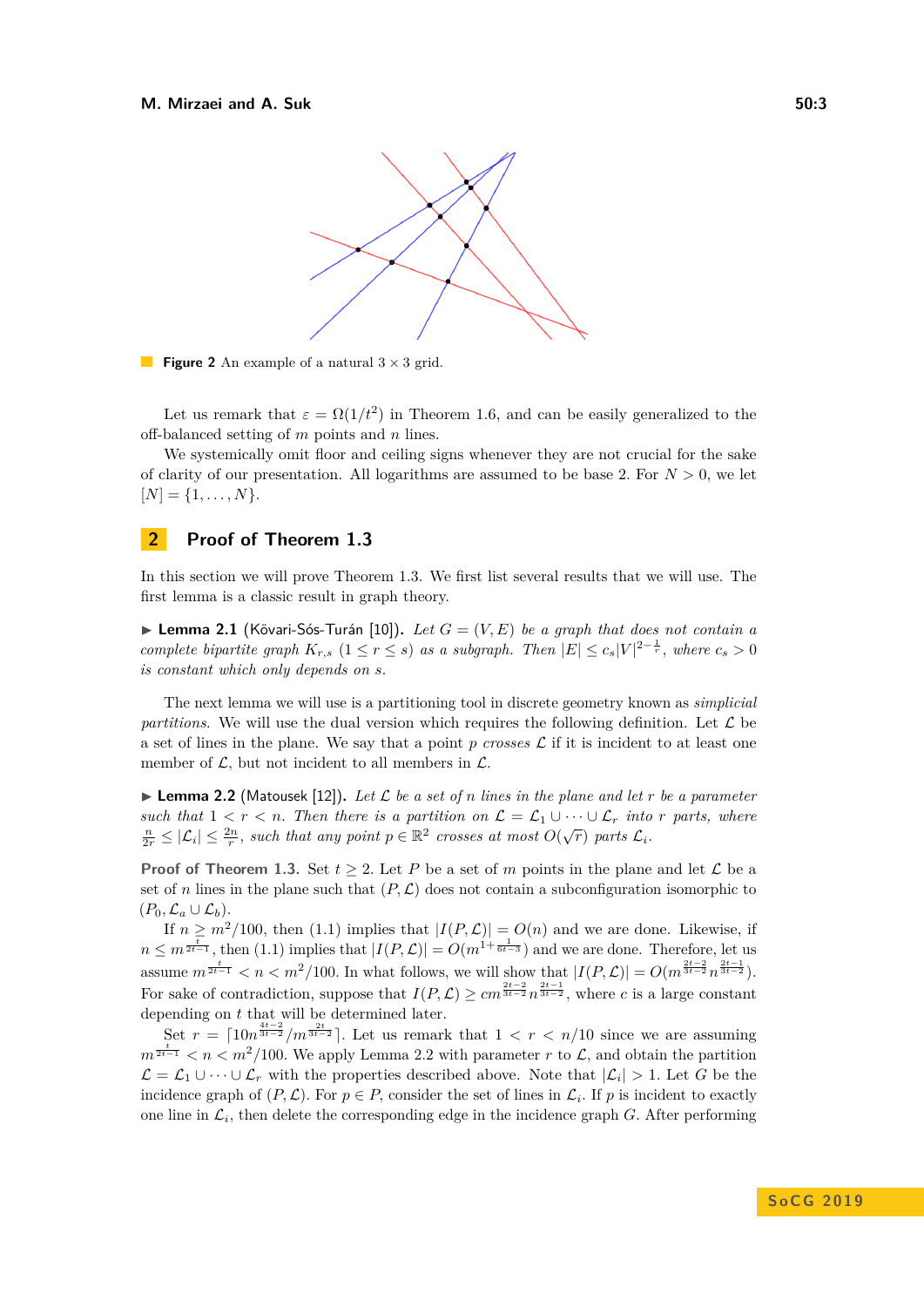#### **50:4 On Grids in Point-Line Arrangements in the Plane**

this operation between each point  $p \in P$  and each part  $\mathcal{L}_i$ , by Lemma [2.2,](#page-2-1) we have deleted at most  $c_1m\sqrt{r}$  edges in *G*, where  $c_1$  is an absolute constant. By setting *c* sufficiently large, we have

$$
c_1 m \sqrt{r} = \sqrt{10} c_1 m^{\frac{2t-2}{3t-2}} n^{\frac{2t-1}{3t-2}} < (c/2) m^{\frac{2t-2}{3t-2}} n^{\frac{2t-1}{3t-2}}.
$$

*.*

Therefore, there are at least  $(c/2)m^{\frac{2t-2}{3t-2}}n^{\frac{2t-1}{3t-2}}$  edges remaining in *G*. By the pigeonhole principle, there is a part  $\mathcal{L}_i$  such that the number of edges between  $P$  and  $\mathcal{L}_i$  in  $G$  is at least

$$
\frac{cm^{\frac{2t-2}{3t-2}}n^{\frac{2t-1}{3t-2}}}{2r} = \frac{cm^{\frac{4t-2}{3t-2}}}{20n^{\frac{2t-1}{3t-2}}}
$$

Hence, every point  $p \in P$  has either 0 or at least 2 neighbors in  $\mathcal{L}_i$  in G. We claim that  $(P, \mathcal{L}_i)$  contains a subconfiguration isomorphic to  $(P_0, \mathcal{L}_a \cup \mathcal{L}_b)$ . To see this, let us construct a graph  $H = (\mathcal{L}_i, E)$  as follows. Set  $V(H) = \mathcal{L}_i$ . Let  $Q = \{q_1, \ldots, q_w\} \subset P$  be the set of points in *P* that have at least two neighbors in  $\mathcal{L}_i$  in the graph *G*. For  $q_j \in Q$ , consider the set of lines  $\{\ell_1, \ldots, \ell_s\}$  from  $\mathcal{L}_i$  incident to  $q_j$ , such that  $\{\ell_1, \ldots, \ell_s\}$  appears in clockwise order. Then we define  $E_j \subset \binom{\mathcal{L}_i}{2}$  to be a matching on  $\{\ell_1, \ldots, \ell_s\}$ , where

$$
E_j = \begin{cases} \{(\ell_1, \ell_2), (\ell_3, \ell_4), \dots, (\ell_{s-1}, \ell_s)\} & \text{if } s \text{ is even.} \\ \{(\ell_1, \ell_2), (\ell_3, \ell_4), \dots, (\ell_{s-2}, \ell_{s-1})\} & \text{if } s \text{ is odd.} \end{cases}
$$

Set  $E(H) = E_1 \cup E_2 \cup \cdots \cup E_w$ . Note that  $E_j$  and  $E_k$  are disjoint, since no two points are contained in two lines. Since  $|E_j| \geq 1$ , we have

$$
|E(H)| \geq \frac{cm^{\frac{4t-2}{3t-2}}}{60n^{\frac{2t-1}{3t-2}}}.
$$

Since

$$
|V(H)| = |\mathcal{L}_i| \le \frac{m^{\frac{2t}{3t-2}}}{5n^{\frac{t}{3t-2}}},
$$

this implies

$$
|E(H)| \ge \frac{c}{60 \cdot 25} (V(H))^{2 - \frac{1}{t}}.
$$

By setting  $c = c(t)$  to be sufficiently large, Lemma [2.1](#page-2-2) implies that *H* contains a copy of  $K_{t,t}$ . Let  $\mathcal{L}'_1, \mathcal{L}'_2 \subset \mathcal{L}_i$  correspond to the vertices of this  $K_{t,t}$  in  $H$ , and let  $P' = \{\ell_1 \cap \ell_2 \in P : \ell_1 \in$  $\mathcal{L}'_1, \ell_2 \in \mathcal{L}'_2$ . We claim that  $(P', \mathcal{L}'_1 \cup \mathcal{L}'_2)$  is isomorphic to  $(P_0, \mathcal{L}_a \cup \mathcal{L}_b)$ . It suffices to show that  $|P'| = t^2$ . For the sake of contradiction, suppose  $p \in \ell_1 \cap \ell_2 \cap \ell_3$ , where  $\ell_1, \ell_2 \in \mathcal{L}'_1$  and  $\ell_3 \in \mathcal{L}'_2$ . This would imply  $(\ell_1, \ell_3), (\ell_2, \ell_3) \in E_j$  for some *j* which contradicts the fact that  $E_j \subset \binom{\mathcal{L}_i}{2}$  is a matching. Same argument follows if  $\ell_1 \in \mathcal{L}'_1$  and  $\ell_2, \ell_3 \in \mathcal{L}'_2$ . This completes the proof of Theorem [1.3.](#page-1-0)

# **3 Natural Grids**

Given a set of *n* points *P* and a set of *n* lines  $\mathcal L$  in the plane, if  $|I(P,\mathcal L)| \geq cn^{\frac{4}{3} - \frac{1}{9k-6}}$ , where *c* is a sufficiently large constant depending on *k,* then Corollary [1.4](#page-1-4) implies that there are two sets of *k* lines such that each pair of them from different sets intersects at a unique point in *P.* Therefore, Theorem [1.6](#page-1-3) follows by combining Theorem [1.3](#page-1-0) with the following lemma.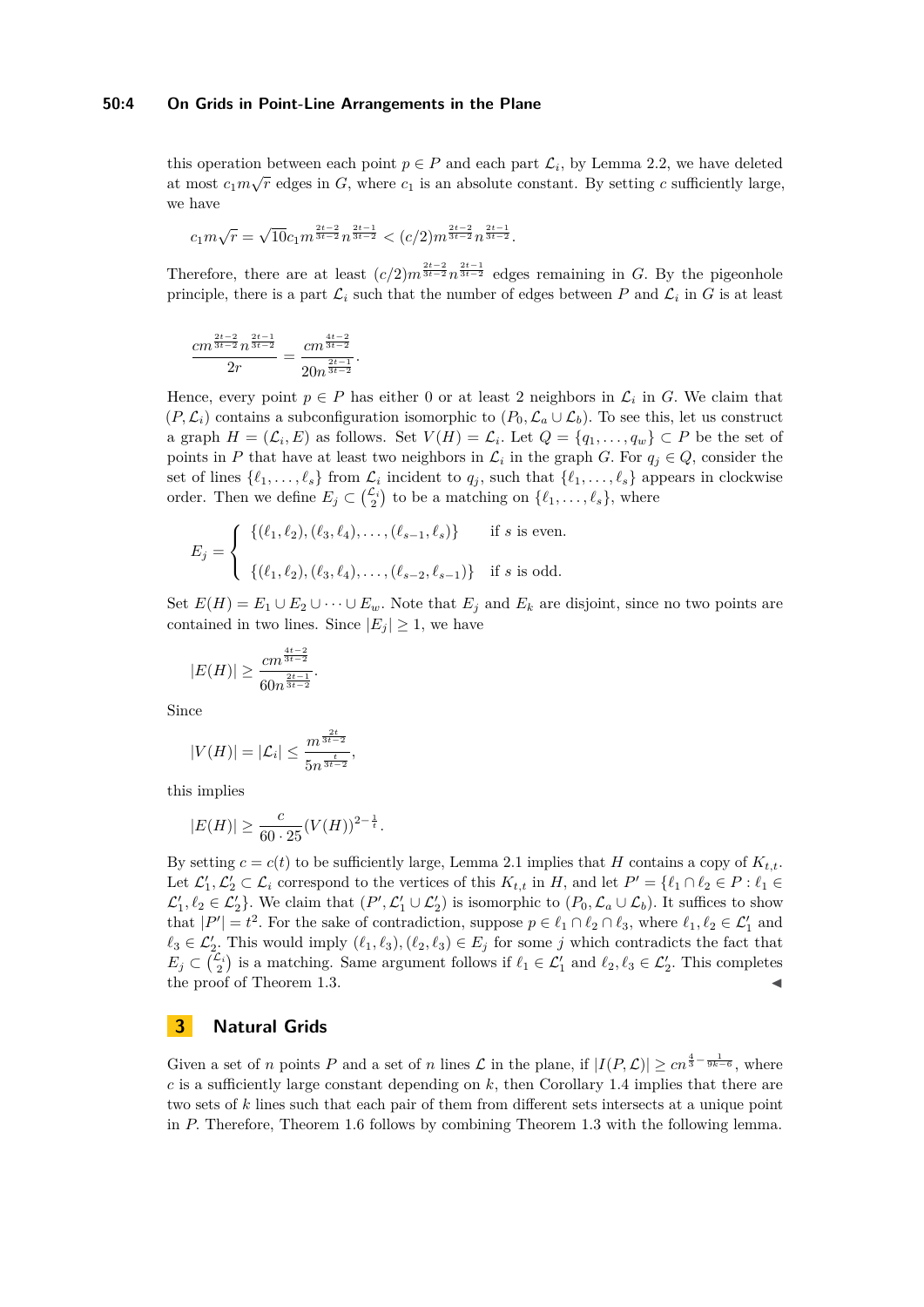<span id="page-4-1"></span>

**Figure 3** Sets  $\mathcal{R}, \mathcal{B}_1, \mathcal{B}_2$  in the proof of Lemma [3.1.](#page-4-0)

<span id="page-4-0"></span>► **Lemma 3.1.** *There is a natural number c such that the following holds. Let* B *be a set of*  $ct^2$  blue lines in the plane, and let R be a set of  $ct^2$  red lines in the plane such that for  $P = \{\ell_1 \cap \ell_2 : \ell_1 \in \mathcal{B}, \ell_2 \in \mathcal{R}\}$  *we have*  $|P| = c^2 t^4$ . *Then*  $(P, \mathcal{B} \cup \mathcal{R})$  *contains a natural*  $t \times t$  *grid.* 

To prove Lemma [3.1,](#page-4-0) we will need the following lemma which is an immediate consequence of Dilworth's Theorem.

<span id="page-4-2"></span>**Lemma 3.2.** For  $n > 0$ , let L be a set of  $n^2$  lines in the plane, such that no two members *intersect the same point on the y-axis. Then there is a subset*  $\mathcal{L}' \subset \mathcal{L}$  *of size n such that the* intersection point of any two members in  $\mathcal{L}'$  lies to the left of the *y*-axis, or the intersection point of any two members in  $\mathcal{L}'$  lies to the right of the y-axis.

**Proof.** Let us order the elements in  $\mathcal{L} = {\ell_1, \ldots, \ell_{n^2}}$  from bottom to top according to their *y*-intercept. By Dilworth's Theorem [\[5\]](#page-9-3),  $\mathcal{L}$  contains a subsequence of *n* lines whose slopes are either increasing or decreasing. In the first case, all intersection points are to the left of the *y*-axis, and in the latter case, all intersection points are to the right of the *y*-axis.

**Proof of Lemma [3.1.](#page-4-0)** Let  $(P, B \cup \mathcal{R})$  be as described above, and let  $\ell_y$  be the *y*-axis. Without loss of generality, we can assume that all lines in  $\mathcal{B} \cup \mathcal{R}$  are not vertical, and the intersection point of any two lines in  $\mathcal{B} \cup \mathcal{R}$  lies to the right of  $\ell_y$ . Moreover, we can assume that no two lines intersect at the same point on  $\ell_y$ .

We start by finding a point  $y_1 \in \ell_y$  such that at least  $|\mathcal{B}|/2$  blue lines in  $\mathcal B$  intersect  $\ell_y$  on one side of the point  $y_1$  (along  $\ell_y$ ) and at least  $|\mathcal{R}|/2$  red lines in  $\mathcal R$  intersect  $\ell_y$  on the other side. This can be done by sweeping the point  $y_1$  along  $\ell_y$  from bottom to top until  $ct^2/2$ lines of the first color, say red, intersect  $\ell_y$  below  $y_1$ . We then have at least  $ct^2/2$  blue lines intersecting  $\ell_y$  above  $y_1$ . Discard all red lines in R that intersect  $\ell_y$  above  $y_1$ , and discard all blue lines in  $\mathcal{B}$  that intersect  $\ell_y$  below  $y_1$ . Hence,  $|\mathcal{B}| \ge ct^2/2$ .

Set  $s = \lfloor ct^2/4 \rfloor$ . For the remaining lines in  $\mathcal{B}$ , let  $\mathcal{B} = \{b_1, \ldots, b_{2s}\}$ , where the elements of B are ordered in the order they cross  $\ell_y$ , from bottom to top. We partition  $\mathcal{B} = \mathcal{B}_1 \cup \mathcal{B}_2$ into two parts, where  $\mathcal{B}_1 = \{b_1, \ldots, b_s\}$  and  $\mathcal{B}_2 = \{b_{s+1}, \ldots, b_{2s}\}$ . By applying an affine transformation, we can assume all lines in  $\mathcal R$  have positive slope and all lines in  $\mathcal B_1 \cup \mathcal B_2$  have negative slope. See Figure [3.](#page-4-1)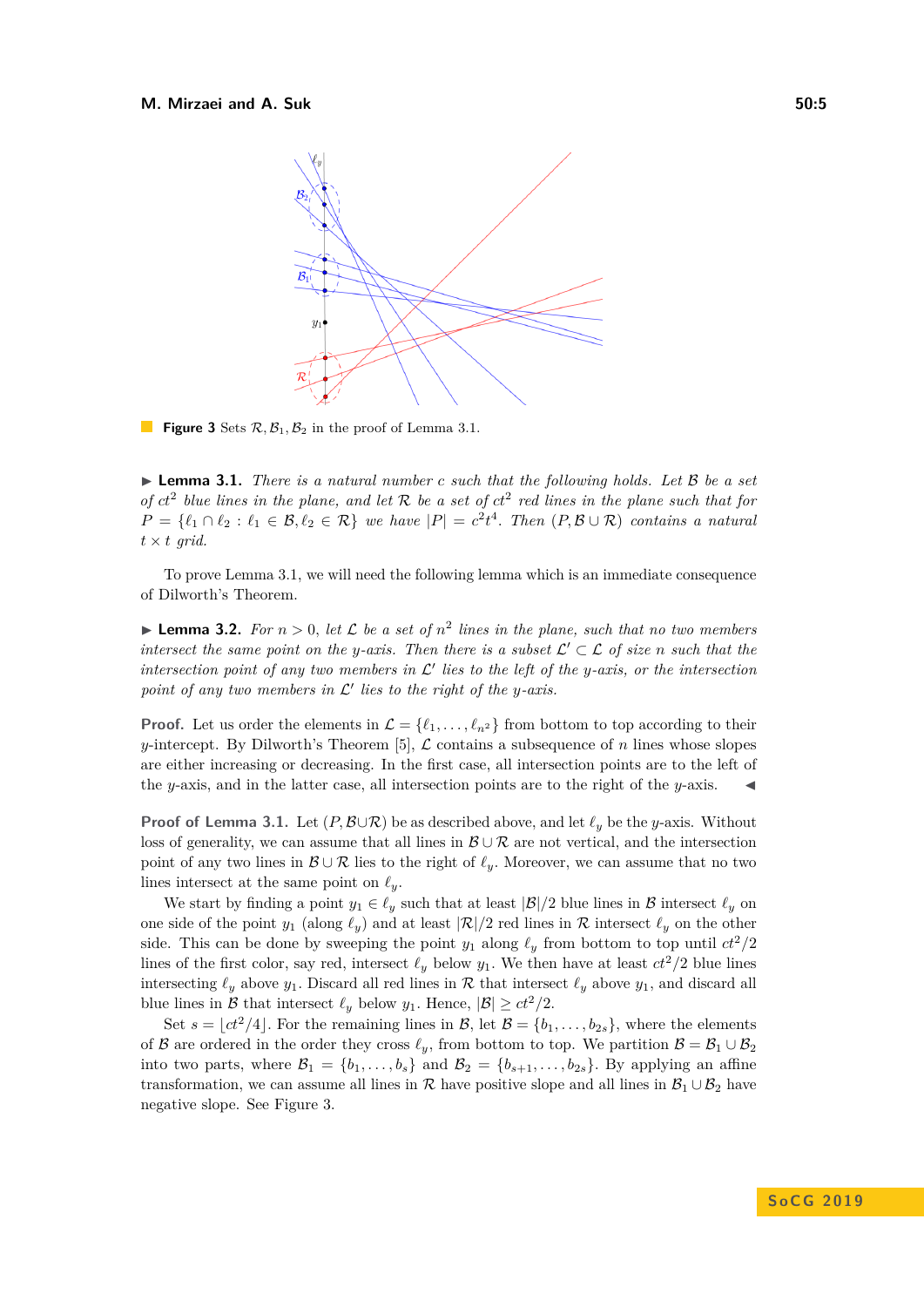<span id="page-5-1"></span>

**Figure 4** An example for the line  $\ell_1$ .

Let us define a 3-partite 3-uniform hypergraph  $H = (\mathcal{R} \cup \mathcal{B}_1 \cup \mathcal{B}_2, E)$ , whose vertex parts are  $\mathcal{R}, \mathcal{B}_1, \mathcal{B}_2$ , and  $(r, b_i, b_j) \in \mathcal{R} \times \mathcal{B}_1 \times \mathcal{B}_2$  is an edge in *H* if and only if the intersection point  $p = b_i \cap b_j$  lies above the line *r*. Note, if  $b_i$  and  $b_j$  are parallel, then  $(r, b_i, b_j) \notin E$ . Then a result of Fox et al. on semi-algebraic hypergraphs implies the following (see also [\[3\]](#page-9-4) and [\[9\]](#page-9-5)).

<span id="page-5-0"></span>**Lemma 3.3** (Fox et al. [\[8\]](#page-9-6), Theorem 8.1). *There exists a positive constant*  $\alpha$  *such that the following holds. In the hypergraph above, there are subsets*  $\mathcal{R}' \subseteq \mathcal{R}, \mathcal{B}'_1 \subseteq \mathcal{B}_1, \mathcal{B}'_2 \subseteq \mathcal{B}_2$ ,  $where \ |\mathcal{R}'| \geq \alpha |\mathcal{R}|, |\mathcal{B}'_1| \geq \alpha |\mathcal{B}_1|, |\mathcal{B}'_2| \geq \alpha |\mathcal{B}_2|, \text{ such that either } \mathcal{R}' \times \mathcal{B}'_1 \times \mathcal{B}'_2 \subseteq E, \text{ or }$  $(\mathcal{R}' \times \mathcal{B}'_1 \times \mathcal{B}'_2) \cap E = \emptyset.$ 

We apply Lemma [3.3](#page-5-0) to *H* and obtain subsets  $\mathcal{R}', \mathcal{B}'_1, \mathcal{B}'_2$  with the properties described above. Without loss of generality, we can assume that  $\mathcal{R}' \times \mathcal{B}'_1 \times \mathcal{B}'_2 \subset E$ , since a symmetric argument would follow otherwise. Let  $\ell_1$  be a line in the plane such that the following holds.

- **1.** The slope of  $\ell_1$  is negative.
- **2.** All intersection points between  $\mathcal{R}'$  and  $\mathcal{B}'_1$  lie above  $\ell_1$ .
- **3.** All intersection points between  $\mathcal{R}'$  and  $\mathcal{B}'_2$  lie below  $\ell_1$ . See Figure [4.](#page-5-1)

## ▶ Observation 3.4. *Line*  $\ell_1$  *defined above exists.*

**Proof.** Let *U* be the upper envelope of the arrangement  $\bigcup_{\ell \in \mathcal{R}'} \ell$ , that is, *U* is the closure of all points that lie on exactly one line of  $\mathcal{R}'$  and strictly above exactly the  $|\mathcal{R}'| - 1$  lines in  $\mathcal{R}'$ .

Let  $P_1$  be the set of intersection points between the lines in  $\mathcal{B}'_1$  with *U*. Likewise, we define  $P_2$  to be the set of intersection points between the lines in  $\mathcal{B}'_2$  with *U*. Since *U* is *x*-monotone and convex the set  $P_2$  lies to the left of the set  $P_1$ . Then the line  $\ell_1$  that intersects *U* between  $P_1$  and  $P_2$  and intersects  $\ell_y$  between  $\mathcal{B}'_1$  and  $\mathcal{B}'_2$  satisfies the conditions above.

Now we apply Lemma [3.2](#page-4-2) to  $\mathcal{R}'$  with respect to the line  $\ell_1$ , to obtain  $\sqrt{\alpha c/2} \cdot t$  members in  $\mathcal{R}'$  such that every pair of them intersects on one side of  $\ell_1$ . Discard all other members in  $R'$ . Without loss of generality, we can assume that all intersection points between any two members in  $\mathcal{R}'$  lie below  $\ell_1$ , since a symmetric argument would follow otherwise. We now discard the set  $\mathcal{B}'_2$ .

Notice that the order in which the lines in  $\mathcal{R}'$  cross  $b \in \mathcal{B}'_1$  will be the same for any line  $b \in \mathcal{B}'_1$ . Therefore, we order the elements in  $\mathcal{R}' = \{r_1, \ldots, r_m\}$  with respect to this ordering, from left to right, where  $m = \lceil \sqrt{\alpha c/2} \cdot t \rceil$ . We define  $\ell_2$  to be the line obtained by slightly perturbing the line  $r_{\lfloor m/2 \rfloor}$  such that: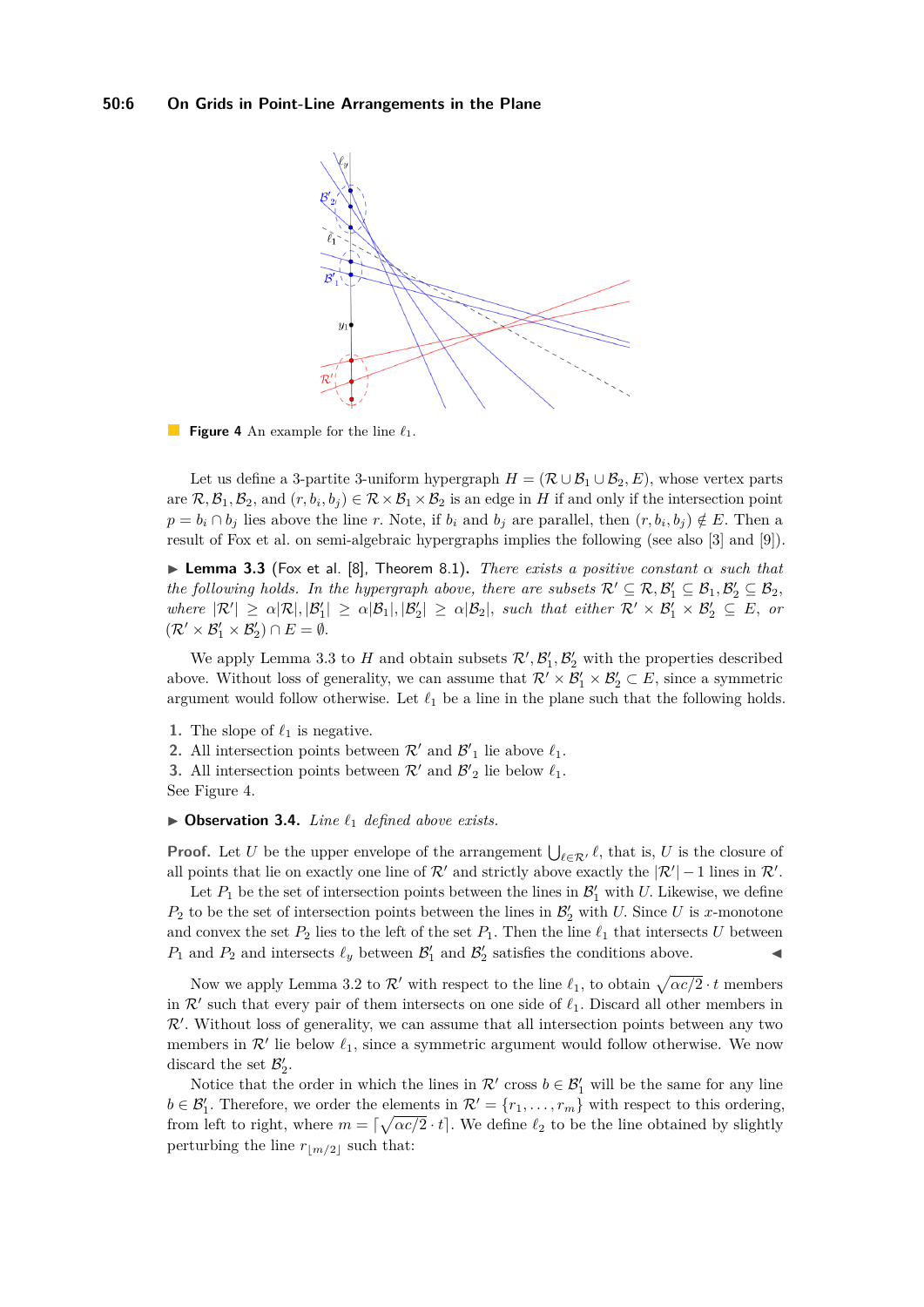<span id="page-6-0"></span>

**Figure 5** An example for the line  $\ell_2$ .

- **1.** The slope of  $\ell_2$  is positive.
- **2.** All intersection points between  $\mathcal{B}'_1$  and  $\{r_1, \ldots, r_{\lfloor m/2 \rfloor}\}\)$  lie above  $\ell_2$ .
- **3.** All intersection points between  $\mathcal{B}'_1$  and  $\{r_{\lfloor m/2 \rfloor + 1}, \ldots, r_m\}$  lie below  $\ell_2$ .

See the Figure [5.](#page-6-0)

Finally, we apply Lemma [3.2](#page-4-2) to  $\mathcal{B}'_1$  with respect to the line  $\ell_2$ , to obtain at least  $\sqrt{\alpha}c \cdot t/2$ members in  $\mathcal{B}'_1$  with the property that any two of them intersect on one side of  $\ell_2$ . Without loss of generality, we can assume that any two such lines intersect below  $\ell_2$  since a symmetric argument would follow. Set  $\mathcal{B}^* \subset \mathcal{B}'_1$  to be these set of lines. Then  $\mathcal{B}^* \cup \{r_1, \ldots, r_{\lfloor m/2 \rfloor}\}\$ and their intersection points form a natural grid. By setting  $c = c(t)$  to be sufficiently large, we obtain a natural  $t \times t$  grid.

## **4 Lower Bound Construction**

In this section, we will prove Theorem [1.5.](#page-1-5) First, let us recall the definitions of Sidon and *k*-fold Sidon sets.

Let *A* be a finite set of positive integers. Then *A* is a *Sidon set* if the sum of all pairs are distinct, that is, the equation  $x + y = u + v$  has no solutions with  $x, y, u, v \in A$ , except for trivial solutions given by  $u = x, y = v$  and  $x = v, y = u$ . We define  $s(N)$  to be the size of the largest Sidon set  $A \subset \{1, \ldots, N\}$ . Erdős and Turán proved the following.

<span id="page-6-2"></span>**Example 4.1** (See [\[7\]](#page-9-7) and [\[14\]](#page-10-4)). *For*  $N > 1$ , *we have*  $s(N) = \Theta(\sqrt{N})$ .

Let us now consider a more general equation. Let  $u_1, \ldots, u_4$  be integers such that  $u_1 + u_2 + u_3 + u_4 = 0$ , and consider the equation

<span id="page-6-1"></span>
$$
u_1x_1 + u_2x_2 + u_3x_3 + u_4x_4 = 0. \tag{4.1}
$$

We are interested in solutions to [\(4.1\)](#page-6-1) with  $x_1, x_2, x_3, x_4 \in \mathbb{Z}$ . Suppose  $(x_1, x_2, x_3, x_4)$  $(a_1, a_2, a_3, a_4)$  is an integer solution to [\(4.1\)](#page-6-1). Let  $d \leq 4$  be the number of distinct integers in the set  $\{a_1, a_2, a_3, a_4\}$ . Then we have a partition on the indices

 ${1, 2, 3, 4} = T_1 \cup \cdots \cup T_d$ 

where *i* and *j* lie in the same part  $T_{\nu}$  if and only if  $x_i = x_j$ . We call  $(a_1, a_2, a_3, a_4)$  a *trivial* solution to  $(4.1)$  if

$$
\sum_{i \in T_{\nu}} u_i = 0, \qquad \qquad \nu = 1, \dots, d.
$$

Otherwise, we will call  $(a_1, a_2, a_3, a_4)$  a *nontrivial* solution to  $(4.1)$ .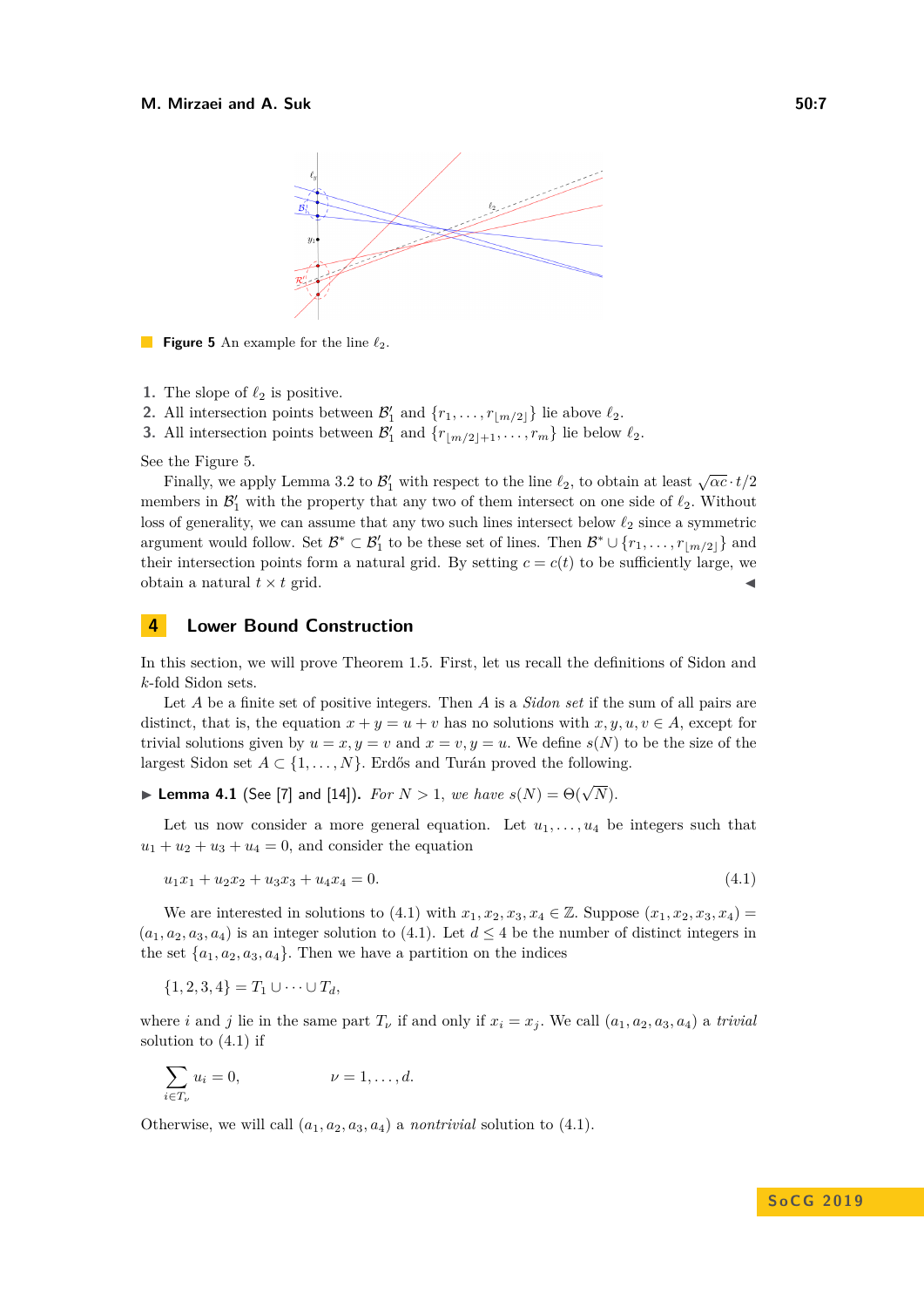#### **50:8 On Grids in Point-Line Arrangements in the Plane**

In [\[11\]](#page-9-8), Lazebnik and Verstraëte introduced *k*-fold Sidon sets which are defined as follows. Let *k* be a positive integer. A set *A* ⊂ N is a *k-fold Sidon set* if each equation of the form

<span id="page-7-0"></span>
$$
u_1x_1 + u_2x_2 + u_3x_3 + u_4x_4 = 0,\t\t(4.2)
$$

where  $|u_i| \leq k$  and  $u_1 + \cdots + u_4 = 0$ , has no nontrivial solutions with  $x_1, x_2, x_3, x_4 \in A$ . Let  $r(k, N)$  be the size of the largest *k*-fold Sidon set  $A \subset \{1, \ldots, N\}$ .

<span id="page-7-1"></span>**Lemma 4.2.** *There is an infinite sequence*  $1 = a_1 < a_2 < \cdots$  *of integers such that* 

 $a_m \leq 2^8 k^4 m^3$ ,

*and the system of equations [\(4.2\)](#page-7-0)* has no nontrivial solutions in the set  $A = \{a_1, a_2, \ldots\}$ . *In particular, for integers*  $N > k^4 \geq 1$ , *we have*  $r(k, N) \geq ck^{-4/3}N^{1/3}$ , *where c is a positive constant.*

The proof of Lemma [4.2](#page-7-1) is a slight modification of the proof of Theorem 2*.*1 in [\[14\]](#page-10-4). For the sake of completeness, we include the proof here.

**Proof.** We put  $a_1 = 1$  and define  $a_m$  recursively. Given  $a_1, \ldots, a_{m-1}$ , let  $a_m$  be the smallest positive integer satisfying

<span id="page-7-2"></span>
$$
a_m \neq -\left(\sum_{i \in S} u_i\right)^{-1} \sum_{1 \leq i \leq 4, i \notin S} u_i x_i,\tag{4.3}
$$

for every choice  $u_i$  such that  $|u_i| \leq k$ , for every set  $S \subset \{1, \ldots, 4\}$  of subscripts such that  $\left(\sum_{i\in S} u_i\right) \neq 0$ , and for every choice of  $x_i \in \{a_1, \ldots, a_{m-1}\}$ , where  $i \notin S$ . For a fixed *S* with  $|S| = j$ , this excludes  $(m-1)^{4-j}$  numbers. Since  $|u_i| \leq k$ , the total number of excluded integers is at most

$$
(2k+1)^4 \sum_{j=1}^3 {4 \choose j} (m-1)^{4-j} = (2k+1)^4 (m^4 - (m-1)^4 - 1) < 2^8 k^4 m^3.
$$

Consequently, we can extend our set by an integer  $a_m \leq 2^8 k^4 m^3$ . This will automatically be different from from  $a_1, \ldots, a_{m-1}$ , since putting  $x_i = a_j$  for all  $i \notin S$  in [\(4.3\)](#page-7-2) we get  $a_m \neq a_j$ . It will also satisfy  $a_m > a_{m-1}$  by minimal choice of  $a_{m-1}$ .

We show that the system of equations  $(4.2)$  has no nontrivial solutions in the set  ${a_1, \ldots, a_m}$ . We use induction on *m*. The statement is obviously true for  $m = 1$ . We establish it for *m* assuming for  $m-1$ . Suppose that there is a nontrivial solution  $(x_1, x_2, x_3, x_4)$  to  $(4.2)$  for some  $u_1, u_2, u_3, u_4$  with the properties described above. Let *S* denote the set of those subscripts for which  $x_i = a_m$ . If  $\sum_{i \in S} u_i \neq 0$ , then this contradicts [\(4.3\)](#page-7-2). If  $\sum_{i \in S} u_i = 0$ , then by replacing each occurrence of  $a_m$  by  $a_1$ , we get another nontrivial solution, which contradicts the induction hypothesis.

For more problems and results on Sidon sets and *k*-fold Sidon sets, we refer the interested reader to [\[11,](#page-9-8) [14,](#page-10-4) [4\]](#page-9-9).

We are now ready to prove Theorem [1.5.](#page-1-5)

**Proof of Theorem [1.5.](#page-1-5)** We start by applying Lemma [4.1](#page-6-2) to obtain a Sidon set  $M \subset [n^{1/7}]$ , such that  $|M| = \Theta(n^{1/14})$ . We then apply Lemma [4.2](#page-7-1) with  $k = n^{1/7}$  and  $N = \frac{1}{4}n^{11/14}$ , to obtain a *k*-fold Sidon set  $A \subset [N]$  such that

$$
|A| \ge cn^{1/14},
$$

where *c* is defined in Lemma [4.2.](#page-7-1) Without loss of generality, let us assume  $|A| = cn^{1/14}$ .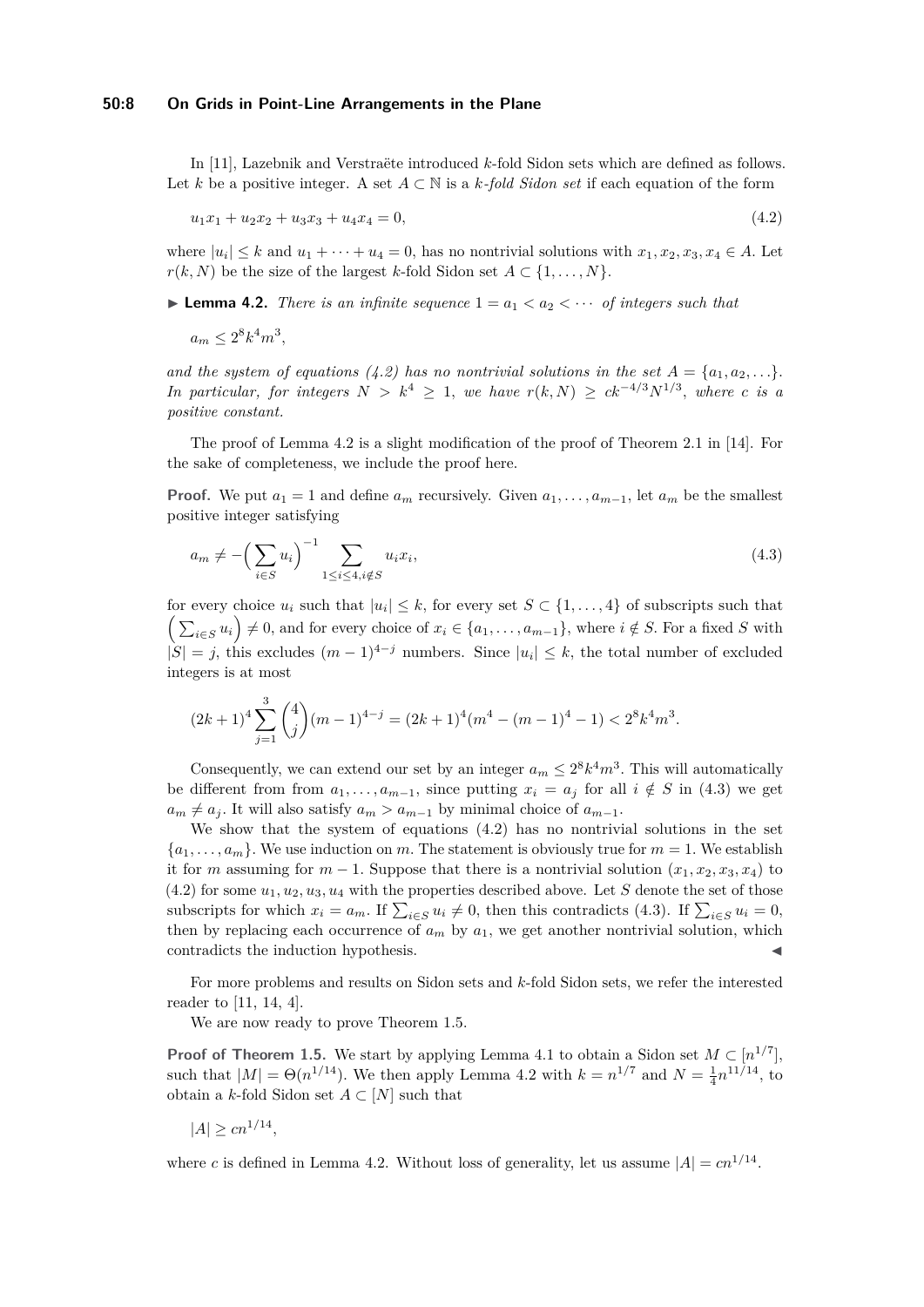### **M. Mirzaei and A. Suk 50:9**

Let  $P = \{(i, j) \in \mathbb{Z}^2 : i \in A, 1 \le j \le n^{13/14}\}$ , and let  $\mathcal L$  be the family of lines in the plane of the form  $y = mx + b$ , where  $m \in M$  and b is an integer such that  $1 \leq b \leq n^{13/14}/2$ . Hence, we have

$$
|P| = |A| \cdot n^{13/14} = \Theta(n),
$$
  

$$
|\mathcal{L}| = |M| \cdot \frac{n^{13/14}}{2} = \Theta(n).
$$

Notice that each line in  $\mathcal L$  has exactly  $|A| = cn^{1/14}$  points from  $P$  since  $1 \leq b \leq n^{13/14}/2$ . Therefore,

$$
|I(P, \mathcal{L})| = |\mathcal{L}||A| = \Theta(n^{1+1/14}).
$$

 $\triangleright$  Claim 4.3. There are no four distinct lines  $\ell_1, \ell_2, \ell_3, \ell_4 \in \mathcal{L}$  and four distinct points  $p_1, p_2, p_3, p_4 \in P$  such that  $\ell_1 \cap \ell_2 = p_1, \ell_2 \cap \ell_3 = p_2, \ell_3 \cap \ell_4 = p_3, \ell_4 \cap \ell_1 = p_4$ .

Proof. For the sake of contradiction, suppose there are four lines  $\ell_1, \ell_2, \ell_3, \ell_4$  and four points  $p_1, p_2, p_3, p_4$  with the properties described above. Let  $\ell_i = m_i x + b_i$  and let  $p_i = (x_i, y_i)$ . Therefore,

$$
\ell_1 \cap \ell_2 = p_1 = (x_1, y_1),
$$
  
\n
$$
\ell_2 \cap \ell_3 = p_2 = (x_2, y_2),
$$
  
\n
$$
\ell_3 \cap \ell_4 = p_3 = (x_3, y_3),
$$
  
\n
$$
\ell_4 \cap \ell_1 = p_4 = (x_4, y_4).
$$

Hence,

$$
p_1 \in \ell_1, \ell_2 \implies (m_1 - m_2)x_1 + b_1 - b_2 = 0,
$$
  
\n
$$
p_2 \in \ell_2, \ell_3 \implies (m_2 - m_3)x_2 + b_2 - b_3 = 0,
$$
  
\n
$$
p_3 \in \ell_3, \ell_4 \implies (m_3 - m_4)x_3 + b_3 - b_4 = 0,
$$

 $p_4 \in \ell_4, \ell_1 \implies (m_4 - m_1)x_4 + b_4 - b_1 = 0.$ 

By summing up the four equations above, we get

<span id="page-8-0"></span>
$$
(m_1 - m_2)x_1 + (m_2 - m_3)x_2 + (m_3 - m_4)x_3 + (m_4 - m_1)x_4 = 0.
$$

By setting  $u_1 = m_1 - m_2, u_2 = m_2 - m_3, u_3 = m_3 - m_4, u_4 = m_4 - m_1$ , we get

$$
u_1x_1 + u_1x_2 + u_3x_3 + u_4x_4 = 0,\t\t(4.4)
$$

where  $u_1 + u_2 + u_3 + u_4 = 0$  and  $|u_i| \leq n^{1/7}$ . Since  $x_1, \ldots, x_4 \in A$ ,  $(x_1, x_2, x_3, x_4)$  must be a trivial solution to [\(4.4\)](#page-8-0). The proof now falls into the following cases, and let us note that no line in  $\mathcal L$  is vertical.

**Case 1.** Suppose  $x_1 = x_2 = x_3 = x_4$ . Then  $\ell_i$  is vertical and we have a contradiction.

**Case 2.** Suppose  $x_1 = x_2 = x_3 \neq x_4$  and  $u_1 + u_2 + u_3 = 0$  and  $u_4 = 0$ . Then  $\ell_1$  and  $\ell_4$  have the same slope which is a contradiction. The same argument follows if  $x_1 = x_2 = x_4 \neq x_3$ ,  $x_1 = x_3 = x_4 \neq x_2$ , or  $x_2 = x_3 = x_4 \neq x_1$ .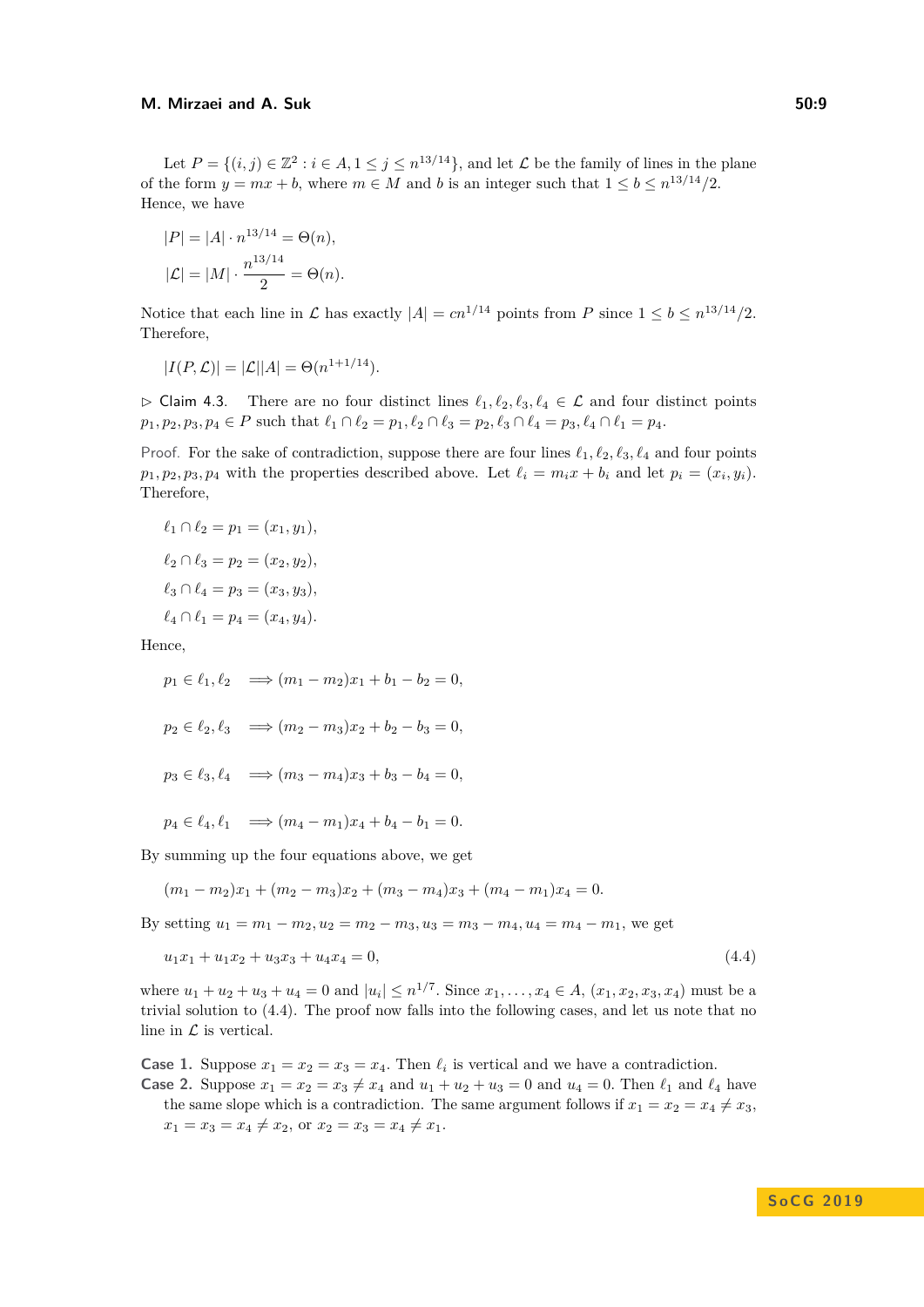#### **50:10 On Grids in Point-Line Arrangements in the Plane**

- **Case 3.** Suppose  $x_1 = x_2 \neq x_3 = x_4$ ,  $u_1 + u_2 = 0$ , and  $u_3 + u_4 = 0$ . Since  $p_1, p_2 \in \ell_2$  and  $x_1 = x_2$ , this implies that  $\ell_2$  is vertical which is a contradiction. A similar argument follows if  $x_1 = x_4 \neq x_2 = x_3$ ,  $u_1 + u_4 = 0$ , and  $u_2 + u_3 = 0$ .
- **Case 4.** Suppose  $x_1 = x_3 \neq x_2 = x_4, u_1 + u_3 = 0$ , and  $u_2 + u_4 = 0$ . Then  $u_1 + u_3 = 0$  implies that  $m_1 + m_3 = m_2 + m_4$ . Since M is a Sidon set, we have either  $m_1 = m_2$  and  $m_3 = m_4$ or  $m_1 = m_4$  and  $m_2 = m_3$ . The first case implies that  $\ell_1$  and  $\ell_2$  are parallel which is a contradiction, and the second case implies that  $\ell_2$  and  $\ell_3$  are parallel, which is again a  $\alpha$  contradiction.

This completes the proof of Theorem [1.5.](#page-1-5)

# **5 Concluding Remarks**

- $\bar{a}$ An old result of Erdős states that every *n*-vertex graph that does not contain a cycle of length  $2k$ , has  $O_k(n^{1+1/k})$  edges. It is known that this bound is tight when  $k = 2, 3$ , and 5, but it is a long standing open problem in extremal graph theory to decide whether or not this upper bound can be improved for other values of *k.* Hence, Erdős's upper bound of  $O(n^{5/4})$  when  $k = 4$  implies Theorem [1.3](#page-1-0) when  $t = 2$  and  $m = n$ . It would be interesting to see if one can improve the upper bound in Theorem [1.3](#page-1-0) when  $t = 2$ . For more problems on cycles in graphs, see [\[17\]](#page-10-5).
- The proof of Lemma [3.1](#page-4-0) is similar to the proof of the main result in [\[1\]](#page-9-10). The main  $\sim$ difference is that we use the result of Fox et al. [\[8\]](#page-9-6) instead of the Ham-Sandwich Theorem. We also note that a similar result was established by Dujmović and Langerman (see Theorem 6 in [\[6\]](#page-9-11)).

#### **References**

- <span id="page-9-10"></span>**1** Boris Aronov, Paul Erdős, Wayne Goddard, Daniel Kleitman, Michael Klugerman, János Pach, and Leonard J. Schulman. Crossing families. *Combinatorica*, 14(2):127–134, 1994.
- <span id="page-9-0"></span>**2** Peter Brass, William O.J. Moser, and János Pach. *Research problems in discrete geometry*. Springer Science & Business Media, 2006.
- <span id="page-9-4"></span>**3** Boris Bukh and Alfredo Hubard. Space crossing numbers. *Combin. Probab. Comput.*, 21(3):358– 373, 2012.
- <span id="page-9-9"></span>**4** Javier Cilleruelo and Craig Timmons. *k*-Fold Sidon Sets. *Electron. J. Combin.*, 21(4):P4–12, 2014.
- <span id="page-9-3"></span>**5** Robert P Dilworth. A decomposition theorem for partially ordered sets. *Ann. of Math.*, pages 161–166, 1950.
- <span id="page-9-11"></span>**6** Vida Dujmović and Stefan Langerman. A Center Transversal Theorem for Hyperplanes and Applications to Graph Drawing. *Discrete Comput. Geom.*, 49(1):74–88, January 2013. [doi:10.1007/s00454-012-9464-y](http://dx.doi.org/10.1007/s00454-012-9464-y).
- <span id="page-9-7"></span>**7** Paul Erdös and Pál Turán. On a problem of Sidon in additive number theory, and on some related problems. *J. Lond. Math. Soc. (2)*, 1(4):212–215, 1941.
- <span id="page-9-6"></span>**8** Jacob Fox, Mikhail Gromov, Vincent Lafforgue, Assaf Naor, and János Pach. Overlap properties of geometric expanders. *J. Reine Angew. Math.*, 2012(671):49–83, 2012.
- <span id="page-9-5"></span>**9** Jacob Fox, János Pach, and Andrew Suk. A polynomial regularity lemma for semialgebraic hypergraphs and its applications in geometry and property testing. *SIAM J. Comput.*, 45(6):2199–2223, 2016.
- <span id="page-9-1"></span>**10** Tamás Kovári, Vera Sós, and Pál Turán. On a problem of K. Zarankiewicz. 3(1):50–57, 1954.
- <span id="page-9-8"></span>**11** Felix Lazebnik and Jacques Verstraëte. On hypergraphs of girth five. *Electron. J. Combin.*, 10:1–25, 2003.
- <span id="page-9-2"></span>**12** Jiří Matoušek. Efficient partition trees. *Discrete Comput. Geom.*, 8(3):315–334, 1992.